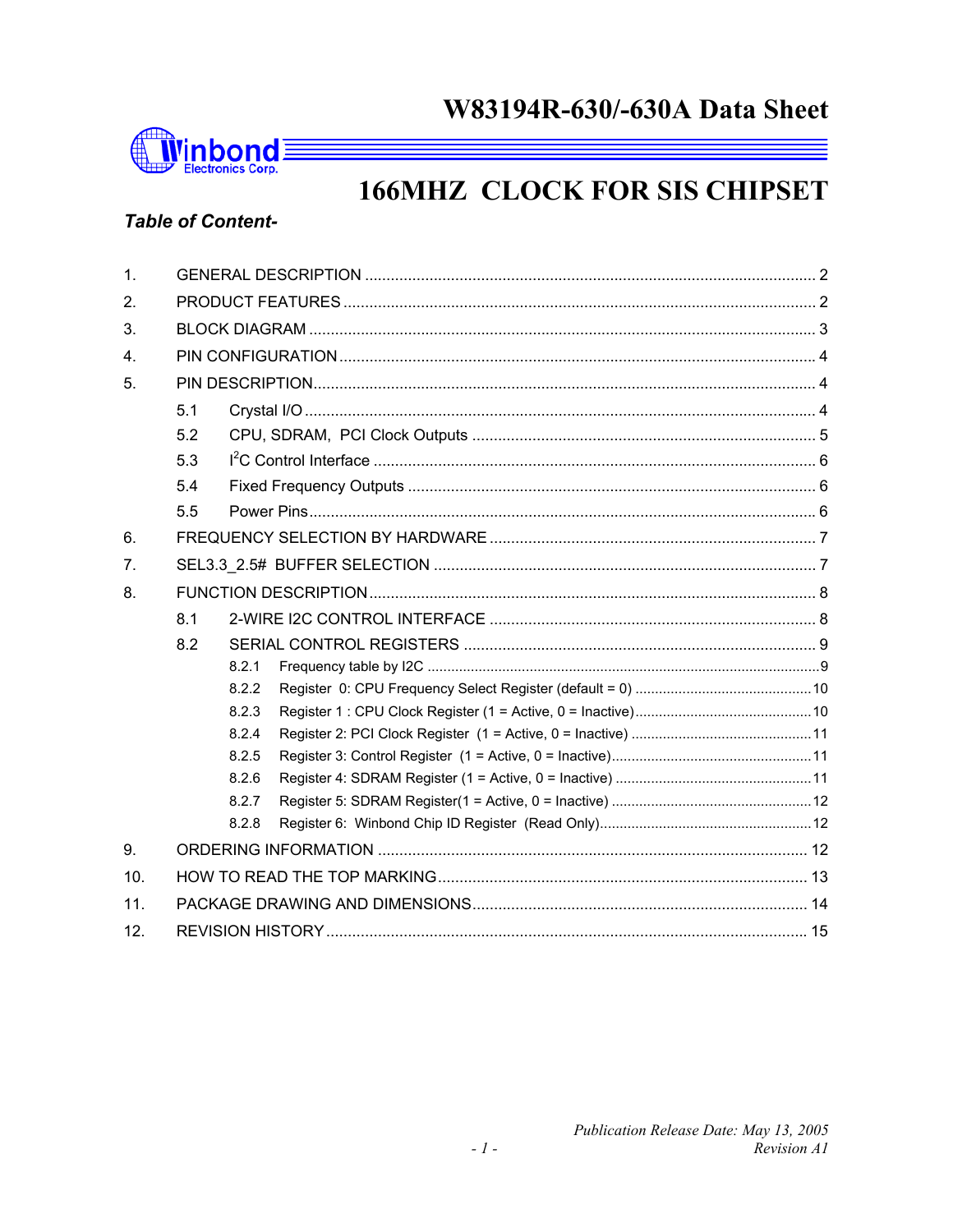

### **1. GENERAL DESCRIPTION**

The W83194R-630A is a Clock Synthesizer for SiS 540/630 chipset. W83194R-630A provides all clocks required for high-speed RISC or CISC microprocessor such as AMD,Cyrix,Intel Pentium, Pentium II and also provides 16 different frequencies of CPU clocks frequency setting. All clocks are externally selectable with smooth transitions. The W83194R-630A makes SDRAM in synchronous or asynchronous frequency with CPU clocks.

The W83194R-630A provides  $I^2C$  serial bus interface to program the registers to enable or disable each clock outputs and W83194R-630A provides the 0.5%, 0.75% center type and 0~0.5% down type spread spectrum to reduce EMI.

The W83194R-630A accepts a 14.318 MHz reference crystal as its input and runs on a 3.3V supply. High drive PCI and SDRAM CLOCK outputs typically provide greater than 1 V /ns slew rate into 30 pF loads. CPU CLOCK outputs typically provide better than 1 V /ns slew rate into 20 pF loads as maintaining 50± 5% duty cycle. The fixed frequency outputs as REF, 24MHz, and 48 MHz provide better than 0.5V /ns slew rate.

#### **2. PRODUCT FEATURES**

- Supports Pentium<sup>TM</sup>, Pentium<sup>TM</sup> II, AMD and Cyrix CPUs with  $I^2C$ .
- 3 CPU clocks
- 14 SDRAM clocks for 3 DIMMs
- 7 PCI synchronous clocks.
- Optional single or mixed supply:  $(AII Vdd = 3.3V)$  or  $(Other s Vdd = 3.3V, VddLCPU = 2.5V)$
- Skew form CPU to PCI clock 1 to 4 ns, center 2.6 ns
- SDRAM frequency synchronous or asynchronous to CPU clocks
- Smooth frequency switch with selections from 66 to 166mhz
- $\bullet$  I<sup>2</sup>C 2-Wire serial interface and I<sup>2</sup>C read back
- **0.5%, 0.75%center type, 0~0.5% down type spread spectrum to reduce EMI**
- Programmable registers to enable/stop each output and select modes (mode as Tri-state or Normal )
- 48 MHz for USB
- 24 MHz for super I/O
- Packaged in 48-pin SSOP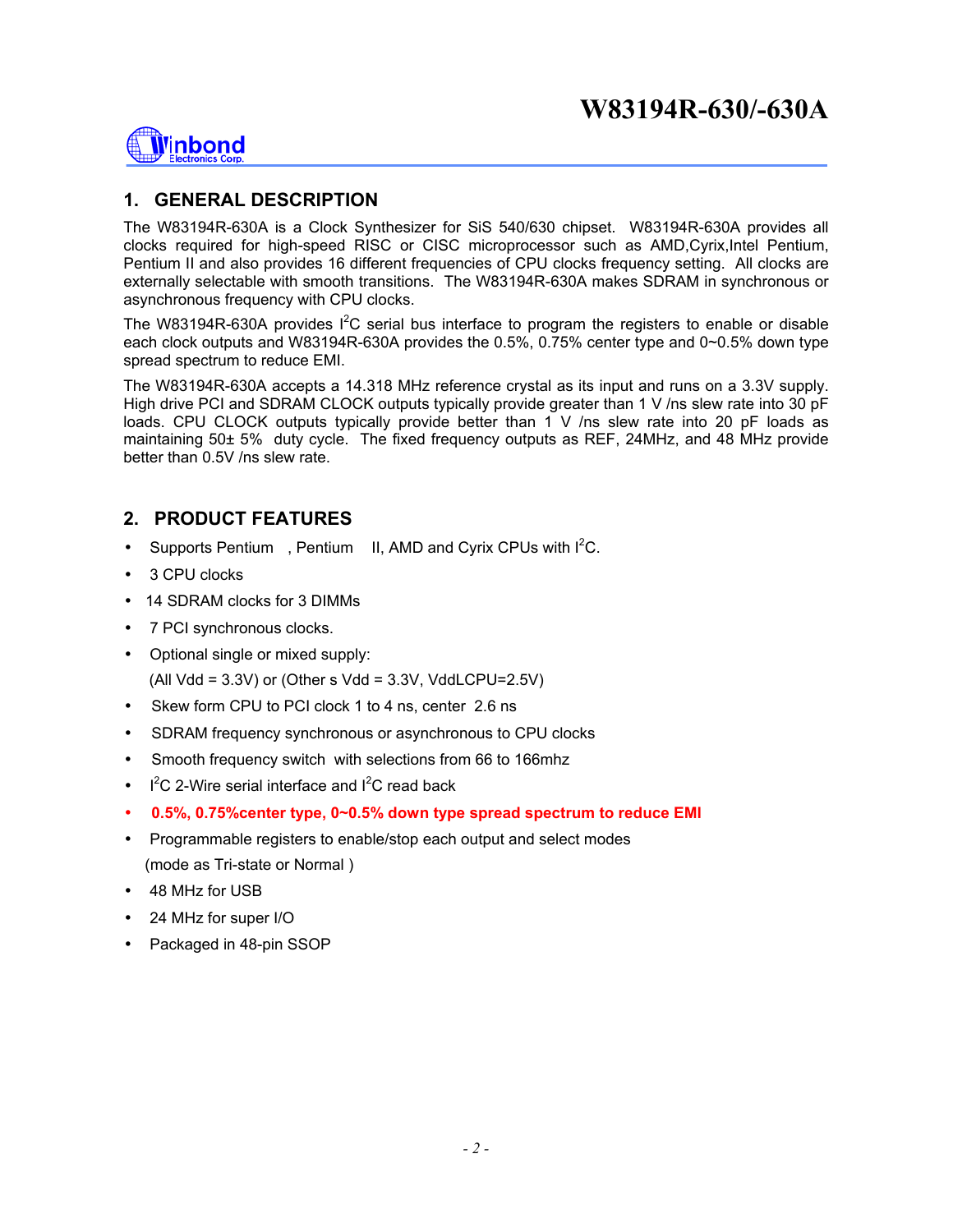## **W83194R-630/-630A**



#### **3. BLOCK DIAGRAM**

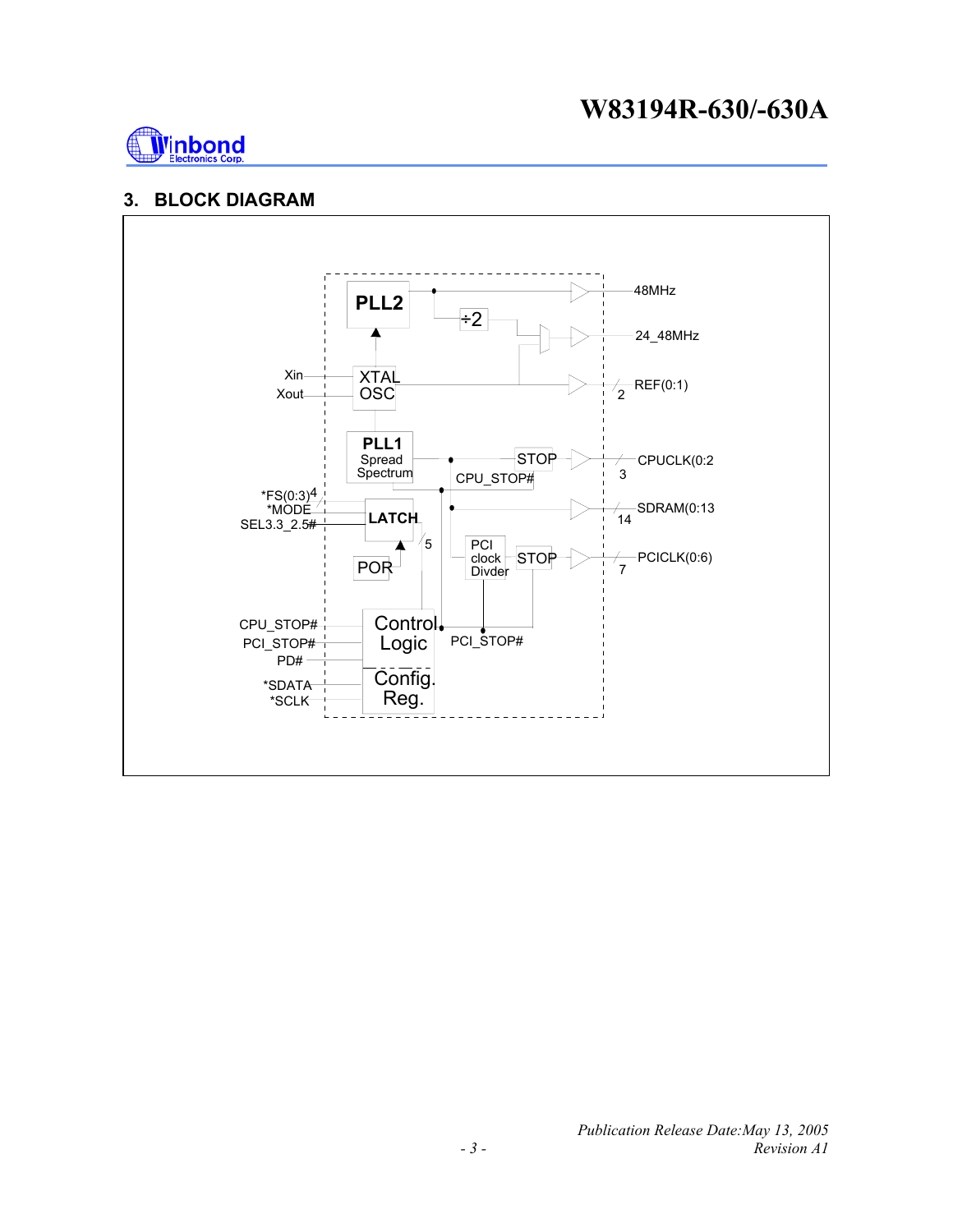## **W83194R-630/-630A**



#### **4. PIN CONFIGURATION**



#### **5. PIN DESCRIPTION**

IN - Input

OUT - Output

I/O - Bi-directional Pin

# - Active Low

 $\bullet$  - Internal 250kΩ pull-up

#### **5.1 Crystal I/O**

| <b>SYMBOL</b> | <b>PIN</b> | <b>I/O</b> | <b>FUNCTION</b>                                                           |
|---------------|------------|------------|---------------------------------------------------------------------------|
| Xin           |            | IN         | Crystal input with internal loading capacitors and<br>feedback resistors. |
| Xout          |            | <b>OUT</b> | Crystal output at 14.318MHz nominally.                                    |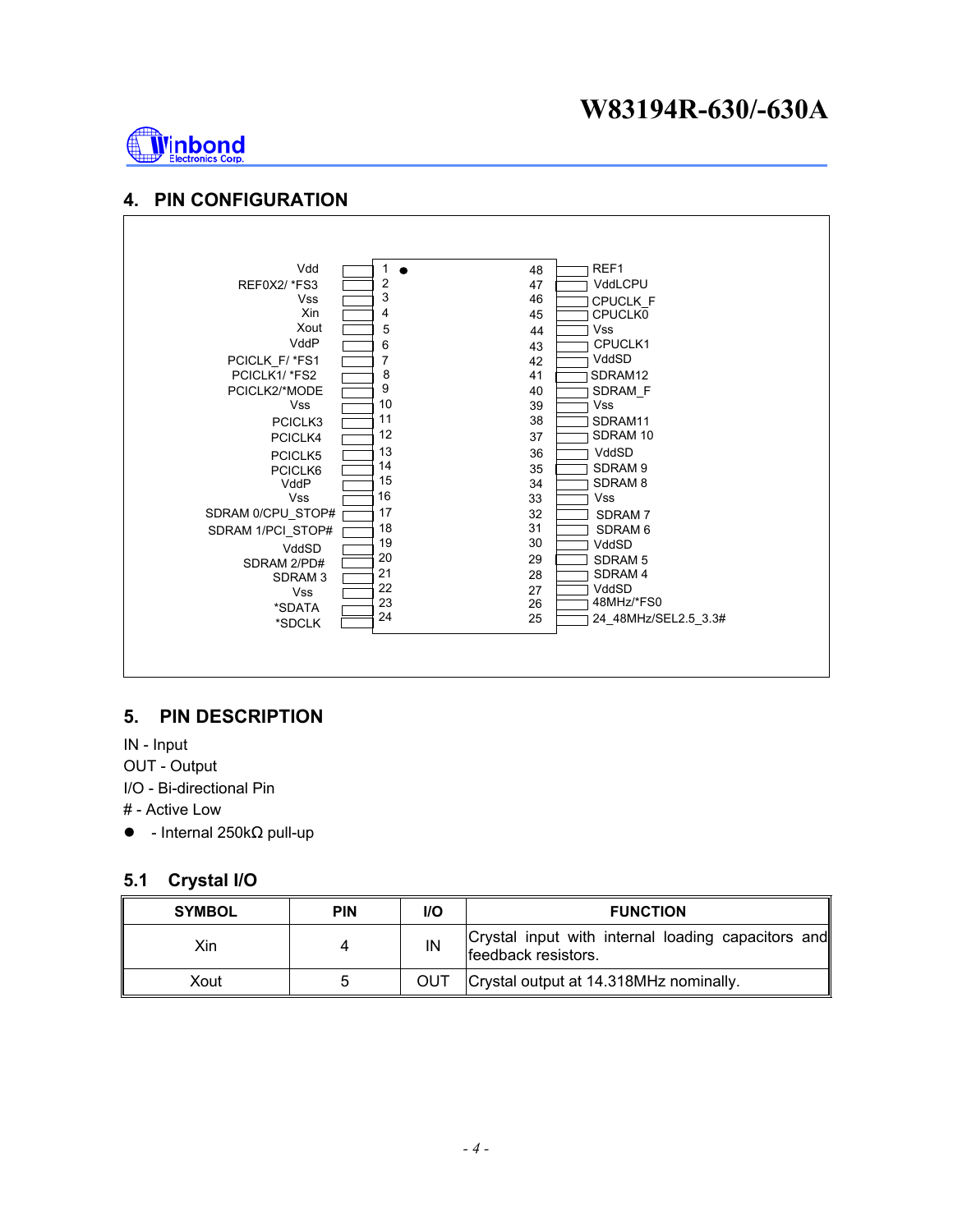

### **5.2 CPU, SDRAM, PCI Clock Outputs**

| <b>SYMBOL</b>    | <b>PIN</b>                                | I/O        | <b>FUNCTION</b>                                                                                                                                                                           |
|------------------|-------------------------------------------|------------|-------------------------------------------------------------------------------------------------------------------------------------------------------------------------------------------|
| CPUCLK_F         | 46                                        | <b>OUT</b> | Low skew (< 250ps) clock outputs for host<br>frequencies such as CPU, Chipset and Cache.<br>VddLCPU is the supply voltage for these outputs.<br>This pin will not be stopped by CPU STOP# |
| $CPUCLK$ [ 0:1 ] | 45,43                                     | <b>OUT</b> | Low skew (< 250ps) clock outputs for host<br>frequencies such as CPU, Chipset and Cache.<br>VddLCPU is the supply voltage for these outputs.                                              |
| <b>SDRAM F</b>   | 40                                        | <b>OUT</b> | SDRAM clock outputs which have syn. or asyn.<br>frequencies as CPU clocks.                                                                                                                |
|                  |                                           |            | This pin will not be stopped by CPU STOP#                                                                                                                                                 |
| SDRAM0/CPU_STOP  | 17                                        | I/O        | SDRAM clock outputs which have syn. or asyn.<br>frequencies as CPU clocks.                                                                                                                |
|                  |                                           |            | CPU_STOP# input pin when MODE=0.                                                                                                                                                          |
| SDRAM1/PCI_STOP# | 18                                        | I/O        | SDRAM clock outputs which have syn. or asyn.<br>frequencies as CPU clocks.                                                                                                                |
|                  |                                           |            | PCI STOP# input pin when MODE=0.                                                                                                                                                          |
| SDRAM2/PD#       | 20                                        | I/O        | SDRAM clock outputs which have syn. or asyn.<br>frequencies as CPU clocks.                                                                                                                |
|                  |                                           |            | PD# input pin when MODE=0.                                                                                                                                                                |
| SDRAM[3:12]      | 21, 28, 29, 31, 3<br>2,34,35,37,38,<br>41 | <b>OUT</b> | SDRAM clock outputs which have syn. or asyn.<br>frequencies as CPU clocks.                                                                                                                |
| PCICLK_F/ *FS1   | $\overline{7}$                            | I/O        | Latched input for FS1 at initial power up for H/W<br>selecting the output frequency of CPU, SDRAM and<br>PCI clocks.                                                                      |
|                  |                                           |            | PCI free-running clock during normal operation.                                                                                                                                           |
| PCICLK 1/*FS2    | 8                                         | I/O        | Latched input for FS2 at initial power up for H/W<br>selecting the output frequency of CPU, SDRAM and<br>PCI clocks.                                                                      |
|                  |                                           |            | PCI clock during normal operation.                                                                                                                                                        |
|                  |                                           |            | Latched input for MODE at initial power up for input<br>selection of CPU_STOP#, PCI_STOP# and PD#.                                                                                        |
| PCICLK 2/ *MODE  | 9                                         | I/O        | When MODE=1, the above pins are SDRAM clock<br>outputs. When MODE=0, the pins are inputs ACPI<br>pins.                                                                                    |
|                  |                                           |            | PCI clock during normal operation.                                                                                                                                                        |
| $PCICLK$ [ 3:6 ] | 11, 12, 13, 14                            | <b>OUT</b> | Low skew (< 250ps) PCI clock outputs.                                                                                                                                                     |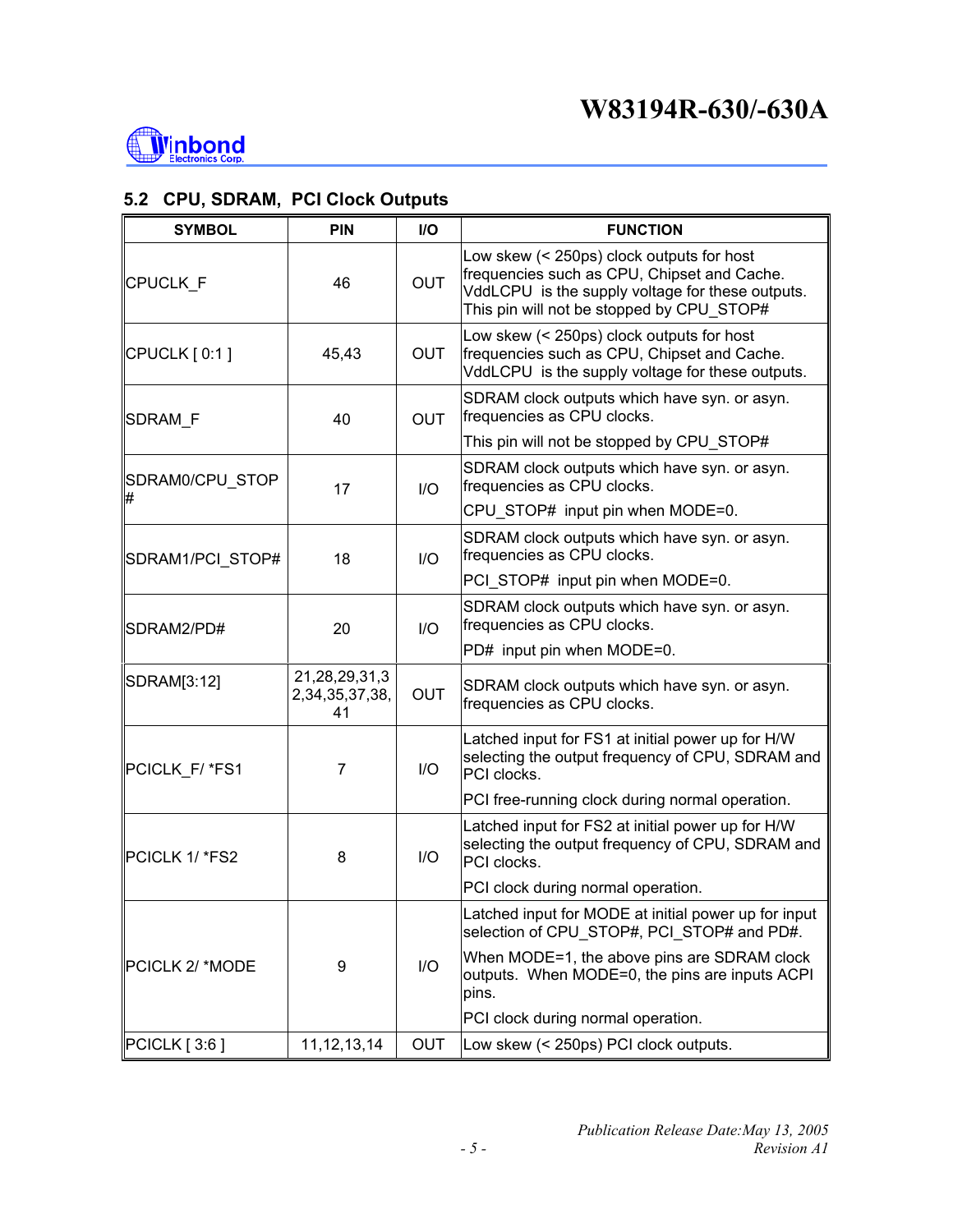

## **5.3 I<sup>2</sup>C Control Interface**

| <b>SYMBOL</b> | <b>PIN</b> | I/O | <b>FUNCTION</b>                                 |
|---------------|------------|-----|-------------------------------------------------|
| *SDATA        | 23         |     | Serial data of $I^2C$ 2-wire control interface  |
| *SDCLK        | 24         | ΙN  | Serial clock of $I^2C$ 2-wire control interface |

## **5.4 Fixed Frequency Outputs**

| <b>SYMBOL</b>            | <b>PIN</b>     | <b>I/O</b> | <b>FUNCTION</b>                                                                                                                                                                                          |
|--------------------------|----------------|------------|----------------------------------------------------------------------------------------------------------------------------------------------------------------------------------------------------------|
|                          |                | I/O        | 3.3V, 14.318MHz reference clock output.                                                                                                                                                                  |
|                          |                |            | Internal 250k $\Omega$ pull-up.                                                                                                                                                                          |
| $REFOX2$ / $*FS3$        | $\mathfrak{p}$ |            | Latched input for FS3 at initial power up for H/W<br>selecting the output frequency of CPU, SDRAM and<br>PCI clocks.                                                                                     |
| REF1                     | 48             | I/O        | 3.3V, 14.318MHz reference clock output.                                                                                                                                                                  |
| 24 48MHz/<br>SEL2.5 3.3# | 25             | UQ         | SEL2.5 3.3# controls the Vdd of CPU. If logic 0 at<br>power on, VddLCPU=3.3V. If logic 1, VddLCPU=2.5<br>24MHz or 48MHz selected by I2C for Super I/O.                                                   |
|                          |                |            |                                                                                                                                                                                                          |
| 48MHz / *FS0             | 26             | I/O        | Internal 250k $\Omega$ pull-up.<br>Latched input for FS0 at initial power up for H/W<br>selecting the output frequency of CPU, SDRAM and<br>PCI clocks. 48MHz output for USB during normal<br>operation. |

#### **5.5 Power Pins**

| <b>SYMBOL</b>  | <b>PIN</b>                          | <b>FUNCTION</b>                                                    |
|----------------|-------------------------------------|--------------------------------------------------------------------|
| <b>Vdd</b>     |                                     | Power supply for REF crystal and core logic.                       |
| <b>VddLCPU</b> | 47                                  | Power supply for CPUCLK F and CPUCLK[0:1], either<br>2.5V or 3.3V. |
| <b>VddP</b>    | 6,15                                | Power supply for PCI outputs.                                      |
| <b>VddSD</b>   | 19,27,30,36,42                      | Power supply for SDRAM and 48/24NHz outputs.                       |
| <b>Vss</b>     | 3,10,16,22,33,39,44 Circuit Ground. |                                                                    |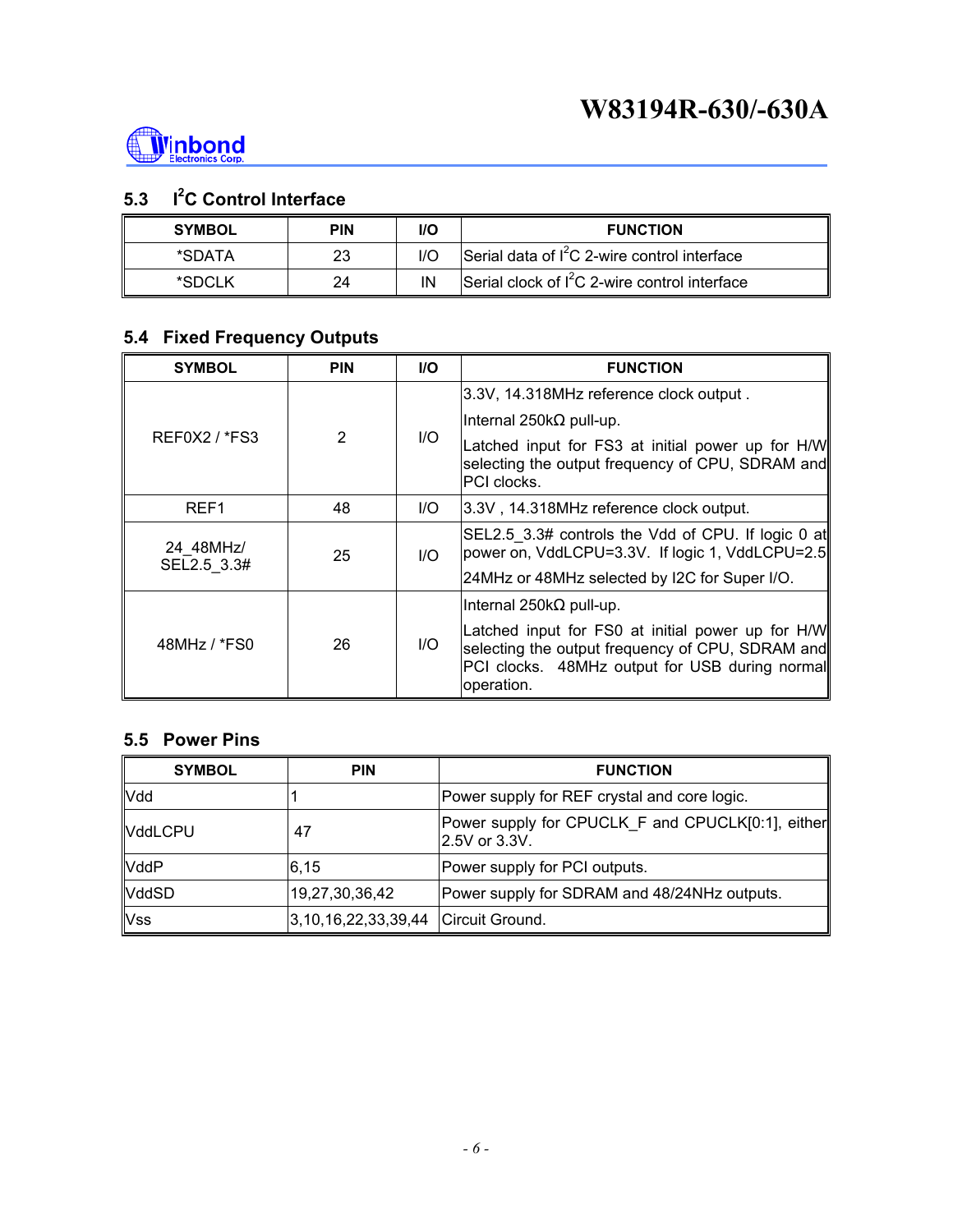

| FS <sub>3</sub> | FS <sub>2</sub> | FS <sub>1</sub> | FS0          | CPU (MHZ) | <b>SDRAM</b><br>(MHZ) | PCI (MHZ) | REF (MHZ)<br><b>IOAPIC</b> |
|-----------------|-----------------|-----------------|--------------|-----------|-----------------------|-----------|----------------------------|
| $\mathbf 0$     | $\mathbf 0$     | $\mathbf 0$     | 0            | 66.8      | 100.2                 | 33.4      | 14.318                     |
| 0               | $\mathbf 0$     | $\mathbf 0$     | $\mathbf{1}$ | 100.2     | 100.2                 | 33.4      | 14.318                     |
| $\mathbf 0$     | 0               | 1               | 0            | 83.3      | 83.3                  | 33.2      | 14.318                     |
| 0               | 0               | 1               | $\mathbf{1}$ | 133.6     | 100.2                 | 33.4      | 14.318                     |
| 0               | 1               | $\mathbf 0$     | 0            | 75        | 75                    | 37.5      | 14.318                     |
| 0               | 1               | $\mathbf 0$     | 1            | 100.2     | 133.6                 | 33.4      | 14.318                     |
| 0               | 1               | 1               | 0            | 100.2     | 150.3                 | 33.4      | 14.318                     |
| $\mathbf 0$     | $\mathbf{1}$    | $\mathbf{1}$    | 1            | 133.6     | 133.6                 | 33.4      | 14.318                     |
| 1               | $\mathbf 0$     | $\mathbf 0$     | $\mathbf 0$  | 66.8      | 66.8                  | 33.4      | 14.318                     |
| 1               | $\mathbf 0$     | $\mathbf 0$     | $\mathbf{1}$ | 97        | 97                    | 32.3      | 14.318                     |
| 1               | 0               | $\mathbf{1}$    | $\mathbf 0$  | 97        | 129.3                 | 32.3      | 14.318                     |
| 1               | 0               | 1               | $\mathbf{1}$ | 95.2      | 95.2                  | 31.7      | 14.318                     |
| 1               | 1               | $\mathbf 0$     | 0            | 140       | 140                   | 35        | 14.318                     |
| 1               | 1               | $\mathbf 0$     | $\mathbf{1}$ | 112       | 112                   | 37.3      | 14.318                     |
| 1               | 1               | 1               | 0            | 96.2      | 96.2                  | 32.1      | 14.318                     |
| 1               | 1               | 1               | 1            | 166       | 166                   | 33.3      | 14.318                     |

## **6. FREQUENCY SELECTION BY HARDWARE**

## **7. SEL3.3\_2.5# BUFFER SELECTION**

| SEL3.3_2.5# ( Pin 25 ) Input Level | <b>CPU Operate at</b> |
|------------------------------------|-----------------------|
|                                    | $VDDLCPU = 2.5V$      |
|                                    | $VDDLCPU = 3.3V$      |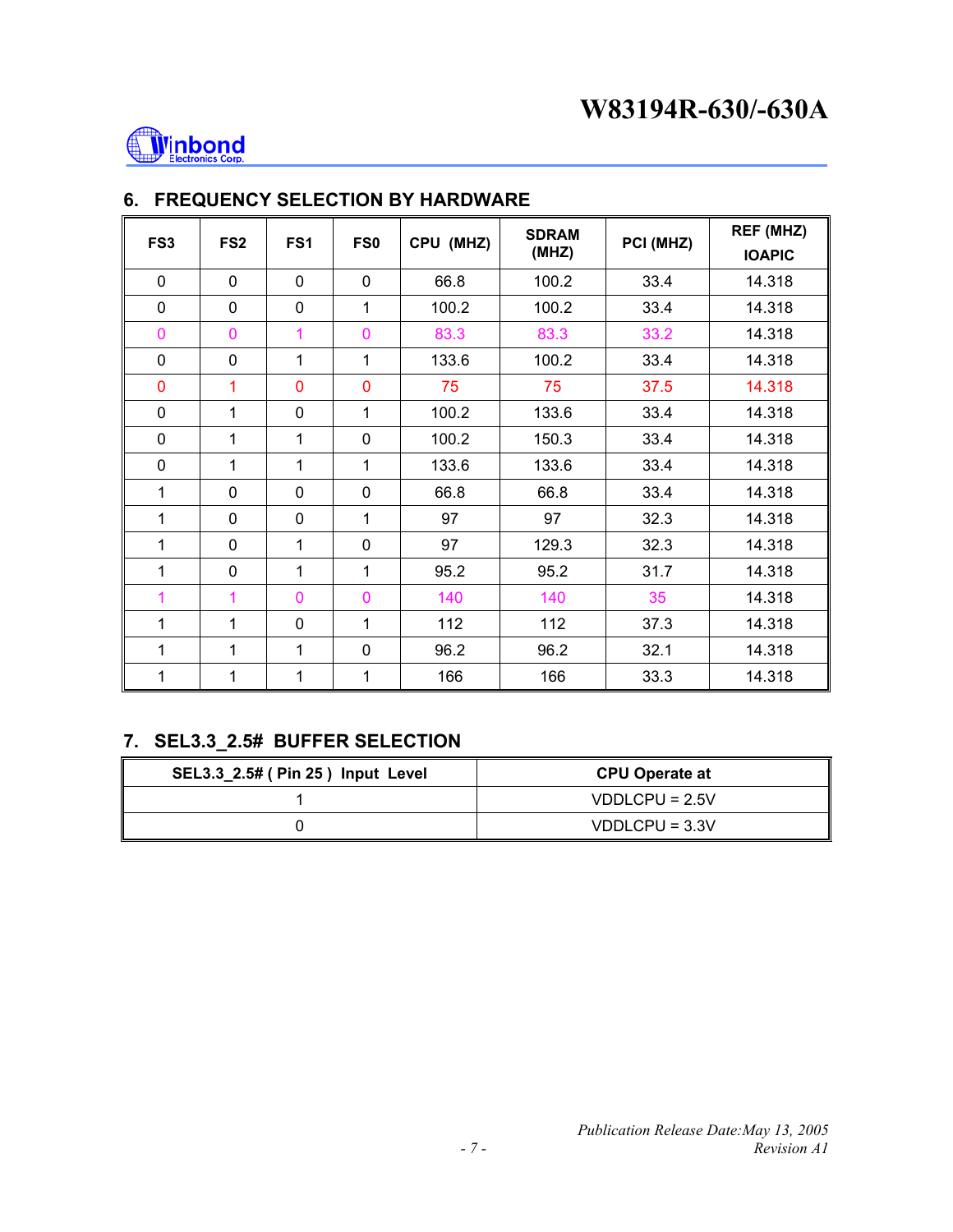

**8. FUNCTION DESCRIPTION** 

#### **8.1 2-WIRE I2C CONTROL INTERFACE**

The clock generator is a slave I2C component which can be read back the data stored in the latches for verification. All proceeding bytes must be sent to change one of the control bytes. The 2-wire control interface allows each clock output individually enabled or disabled. On power up, the W83194R-630A initializes with default register settings, and then it ptional to use the 2-wire control interface.

The SDATA signal only changes when the SDCLK signal is low, and is stable when SDCLK is high during normal data transfer. There are only two exceptions. One is a high-to-low transition on SDATA while SDCLK is high used to indicate the beginning of a data transfer cycle. The other is a low-tohigh transition on SDATA while SDCLK is high used to indicate the end of a data transfer cycle. Data is always sent as complete 8-bit bytes followed by an acknowledge generated.

Byte writing starts with a start condition followed by 7-bit slave address [1101 0010], command code checking [0000 0000], and byte count checking. After successful reception of each byte, an acknowledge (low) on the SDATA wire will be generated by the clock chip. Controller can start to write to internal  $I^2C$  registers after the string of data. The sequence order is as follows:

Bytes sequence order for  $I^2C$  controller :

| <b>Clock Address</b><br>8 bits dummy<br>Ack<br>$A(6:0)$ & R/W<br><b>Command code</b> | 8 bits dummy<br>Ack<br><b>Byte count</b> | Byte0,1,2<br>Ack<br>until Stop |
|--------------------------------------------------------------------------------------|------------------------------------------|--------------------------------|
|--------------------------------------------------------------------------------------|------------------------------------------|--------------------------------|

Set R/W to 1 when read back the data sequence is as follows, [1101 0011] :

| <b>Clock Address</b><br>Ack<br>Byte 0<br>$A(6:0)$ & R/W | Ack | <b>Byte 1</b> | <b>Ack</b> | Byte2, 3, 4<br>until Stop |
|---------------------------------------------------------|-----|---------------|------------|---------------------------|
|---------------------------------------------------------|-----|---------------|------------|---------------------------|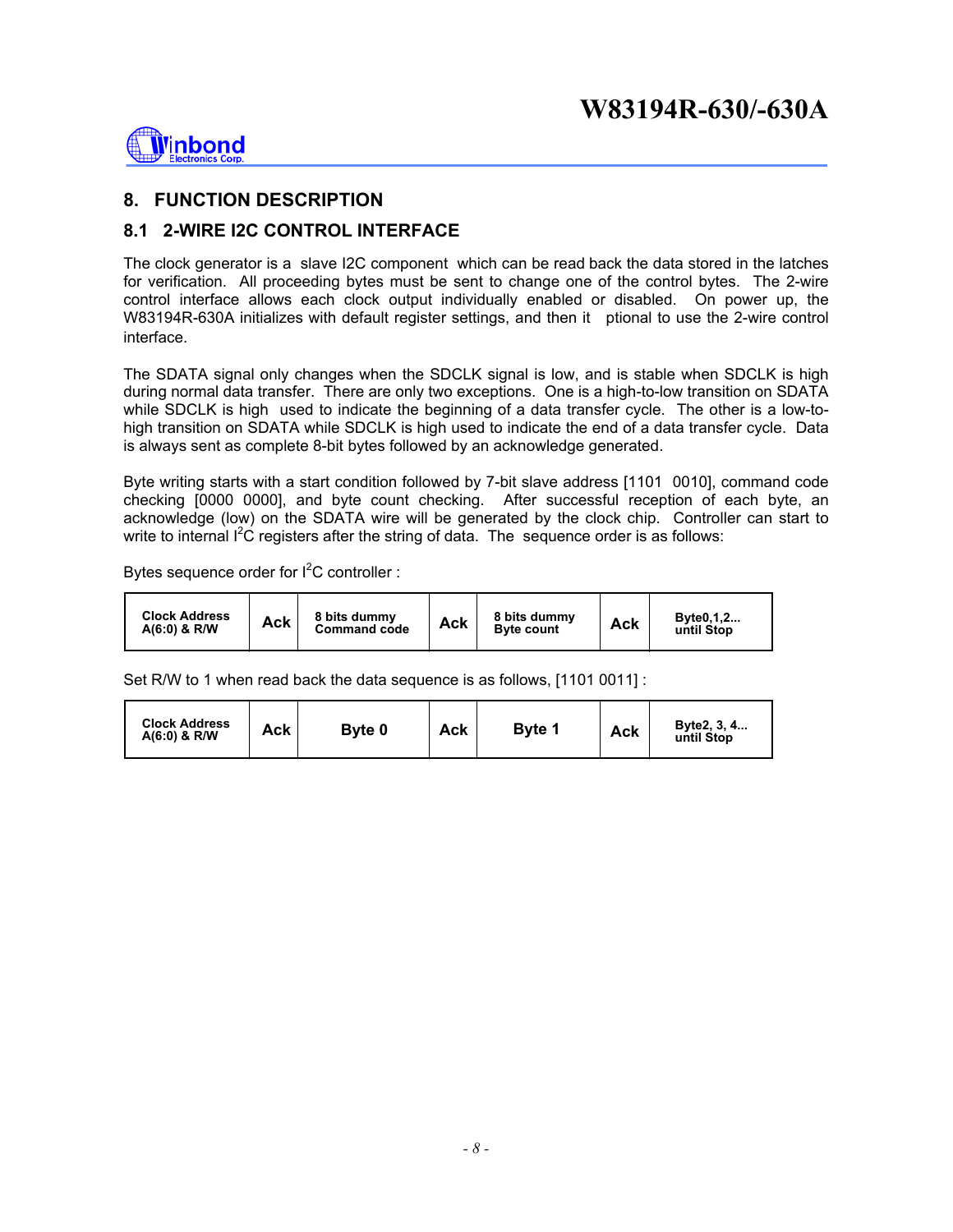

#### **8.2 SERIAL CONTROL REGISTERS**

The Pin column lists the affected pin number and the @PowerUp column gives the state at true power up. Registers are set to the values shown only on true power up. "Command Code" byte and "Byte Count" byte must be sent following the acknowledge of the Address Byte. Although the data (bits) in these two bytes are considered "don't care", they must be sent and will be acknowledge. After that, the below described sequence (Register 0, Register 1, Register 2, ....) will be valid and acknowledged.

| SSEL <sub>3</sub> | SSEL <sub>2</sub> | SSEL1          | <b>SSEL0</b>   | <b>CPU</b><br>(MHZ) | <b>SDRAM</b><br>(MHZ) | PCI (MHZ) | REF (MHZ)<br><b>IOAPIC</b> |
|-------------------|-------------------|----------------|----------------|---------------------|-----------------------|-----------|----------------------------|
| $\mathbf 0$       | $\mathbf 0$       | $\mathbf 0$    | $\mathbf 0$    | 66.8                | 100.2                 | 33.4      | 14.318                     |
| $\mathbf 0$       | $\mathbf 0$       | $\mathbf 0$    | $\mathbf{1}$   | 100.2               | 100.2                 | 33.4      | 14.318                     |
| $\mathbf 0$       | $\overline{0}$    | 1              | $\overline{0}$ | 83.3                | 83.3                  | 33.2      | 14.318                     |
| $\mathbf 0$       | 0                 | 1              | 1              | 133.6               | 100.2                 | 33.4      | 14.318                     |
| $\mathbf{0}$      | 1                 | $\overline{0}$ | $\overline{0}$ | 75                  | 75                    | 37.5      | 14.318                     |
| $\mathbf{0}$      | 1                 | $\mathbf 0$    | 1              | 100.2               | 133.6                 | 33.4      | 14.318                     |
| $\mathbf 0$       | $\mathbf{1}$      | 1              | $\overline{0}$ | 100.2               | 150.3                 | 33.4      | 14.318                     |
| $\mathbf 0$       | 1                 | 1              | 1              | 133.6               | 133.6                 | 33.4      | 14.318                     |
| 1                 | 0                 | $\mathbf 0$    | $\mathbf 0$    | 66.8                | 66.8                  | 33.4      | 14.318                     |
| 1                 | 0                 | $\mathbf 0$    | 1              | 97                  | 97                    | 32.3      | 14.318                     |
| 1                 | 0                 | 1              | $\mathbf 0$    | 97                  | 129.3                 | 32.3      | 14.318                     |
| 1                 | 0                 | 1              | 1              | 95.2                | 95.2                  | 31.7      | 14.318                     |
| 1                 | 1                 | $\overline{0}$ | $\overline{0}$ | 140                 | 140                   | 35        | 14.318                     |
| 1                 | $\mathbf{1}$      | $\mathbf 0$    | $\mathbf{1}$   | 112                 | 112                   | 37.3      | 14.318                     |
| 1                 | 1                 | 1              | $\mathbf 0$    | 96.2                | 96.2                  | 32.1      | 14.318                     |
| 1                 | 1                 | 1              | 1              | 166                 | 166                   | 33.3      | 14.318                     |

#### **8.2.1 Frequency table by I2C**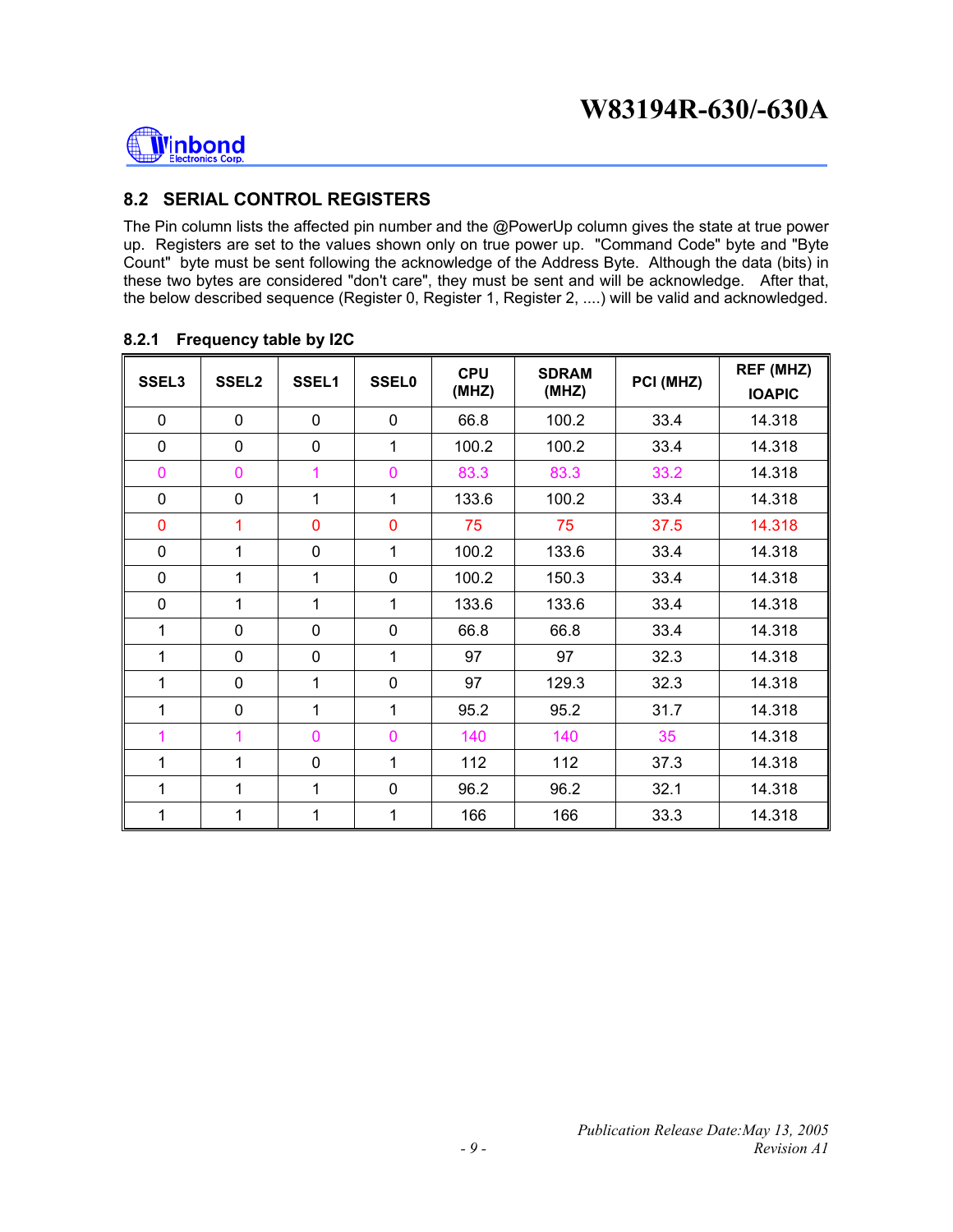

| <b>BIT</b>     | @POWERUP | <b>PIN</b>                                    | <b>DESCRIPTION</b>                                            |
|----------------|----------|-----------------------------------------------|---------------------------------------------------------------|
|                |          |                                               | $0 = \pm 0.5\%$ Center type Spread Spectrum Modulation        |
|                | 7<br>0   |                                               | $1 = \pm 0.75\%$ Center type Spread Spectrum Modulation       |
| 6              | $\Omega$ |                                               | SSEL2 (for frequency table selection by software via $I^2C$ ) |
| 5              | 0        |                                               | SSEL1 (for frequency table selection by software via $I^2C$ ) |
| 4              | $\Omega$ |                                               | SSEL0 (for frequency table selection by software via $I^2C$ ) |
|                |          |                                               | $0 =$ Selection by hardware                                   |
| 3<br>0         |          | 1 = Selection by software $I^2C$ - Bit 2, 6:4 |                                                               |
| $\mathfrak{p}$ | $\Omega$ |                                               | SSEL3 (for frequency table selection by software via $I^2C$ ) |
|                |          |                                               | $0 = \text{Normal}$                                           |
| 0              |          | 1 = Spread Spectrum enabled                   |                                                               |
| 0<br>0         |          |                                               | $0 =$ Running                                                 |
|                |          |                                               | $1 =$ Tristate all outputs                                    |

### **8.2.2 Register 0: CPU Frequency Select Register (default = 0)**

#### **8.2.3 Register 1 : CPU Clock Register (1 = Active, 0 = Inactive)**

| <b>BIT</b>     | @POWERUP | <b>PIN</b>                                          | <b>DESCRIPTION</b>          |  |
|----------------|----------|-----------------------------------------------------|-----------------------------|--|
|                | X        |                                                     | Latched FS2#                |  |
| 6              |          | $\blacksquare$                                      | Reserved                    |  |
| 5              |          | $0 = 0.5\%$ down type spread, overrides Byte0-bit7. |                             |  |
|                |          | 1= Center type spread.                              |                             |  |
| $\overline{4}$ |          |                                                     | Reserved                    |  |
| 3              |          | 43                                                  | CPUCLK2 (Active / Inactive) |  |
| 2              |          | 45                                                  | CPUCLK1 (Active / Inactive) |  |
|                |          | 46                                                  | CPUCLK0 (Active / Inactive) |  |
| 0              |          |                                                     | Reserved                    |  |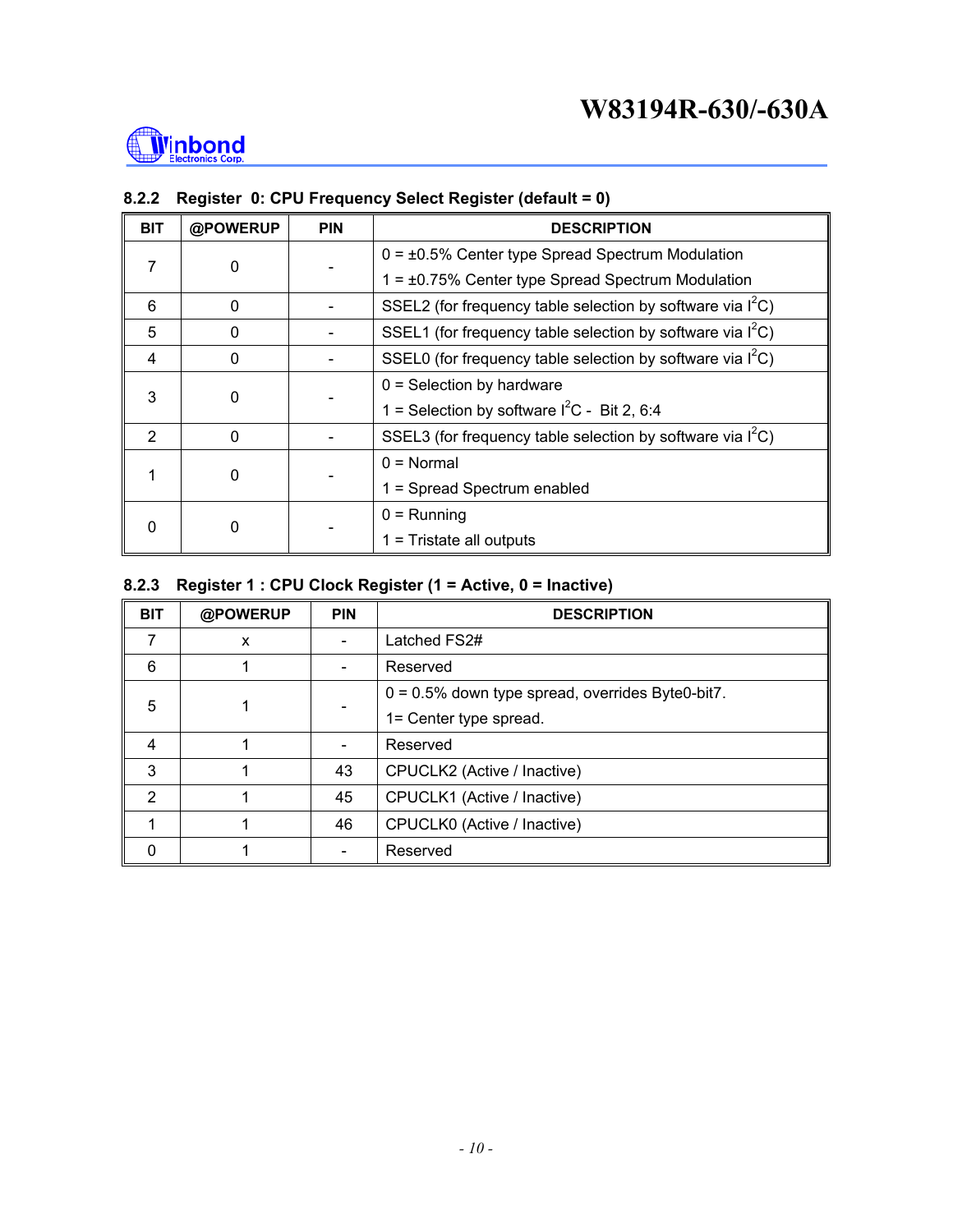

#### **8.2.4 Register 2: PCI Clock Register (1 = Active, 0 = Inactive)**

| <b>BIT</b>     | @POWERUP | <b>PIN</b>               | <b>DESCRIPTION</b>          |  |
|----------------|----------|--------------------------|-----------------------------|--|
| 7              |          | $\overline{\phantom{a}}$ | Reserved                    |  |
| 6              |          | 14                       | PCICLK6 (Active / Inactive) |  |
| 5              |          | 13                       | PCICLK5 (Active / Inactive) |  |
| $\overline{4}$ |          | 12 <sup>°</sup>          | PCICLK4 (Active / Inactive) |  |
| 3              |          | 11                       | PCICLK3 (Active / Inactive) |  |
| 2              |          | 9                        | PCICLK2 (Active / Inactive) |  |
|                |          | 8                        | PCICLK1 (Active / Inactive) |  |
| 0              |          | 7                        | PCICLK0 (Active / Inactive) |  |

#### **8.2.5 Register 3: Control Register (1 = Active, 0 = Inactive)**

| <b>BIT</b> | @POWERUP | <b>PIN</b>                   | <b>DESCRIPTION</b>           |  |
|------------|----------|------------------------------|------------------------------|--|
| 7          |          |                              | 1 Pin25 24 48MHz = 24MHz     |  |
|            |          |                              | 0 Pin25 24 48MHz = 48MHz     |  |
| 6          | X        | $\overline{\phantom{a}}$     | Latched FS0#                 |  |
| 5          |          | 26                           | 48MHz (Active / Inactive)    |  |
| 4          |          | 25                           | 24-48MHz (Active / Inactive) |  |
| 3          |          | $\overline{\phantom{a}}$     | Reserved                     |  |
| 2          |          | $\qquad \qquad \blacksquare$ | Reserved                     |  |
|            |          | 48                           | REF1 (Active / Inactive)     |  |
| 0          |          | 2                            | REF0X2 (Active / Inactive)   |  |

#### **8.2.6 Register 4: SDRAM Register (1 = Active, 0 = Inactive)**

| <b>BIT</b>    | @POWERUP | <b>PIN</b> | <b>DESCRIPTION</b>          |  |
|---------------|----------|------------|-----------------------------|--|
|               |          | 41         | SDRAM13 (Active / Inactive) |  |
| 6             |          | 40         | SDRAM12 (Active / Inactive) |  |
| 5             |          | 38         | SDRAM11 (Active / Inactive) |  |
| 4             |          | 37         | SDRAM10 (Active / Inactive) |  |
| 3             | X        | X          | Latched FS1#                |  |
| $\mathcal{P}$ |          | 35         | SDRAM9 (Active / Inactive)  |  |
|               | X        | X          | Latched FS3#                |  |
| 0             |          | 34         | SDRAM8 (Active / Inactive)  |  |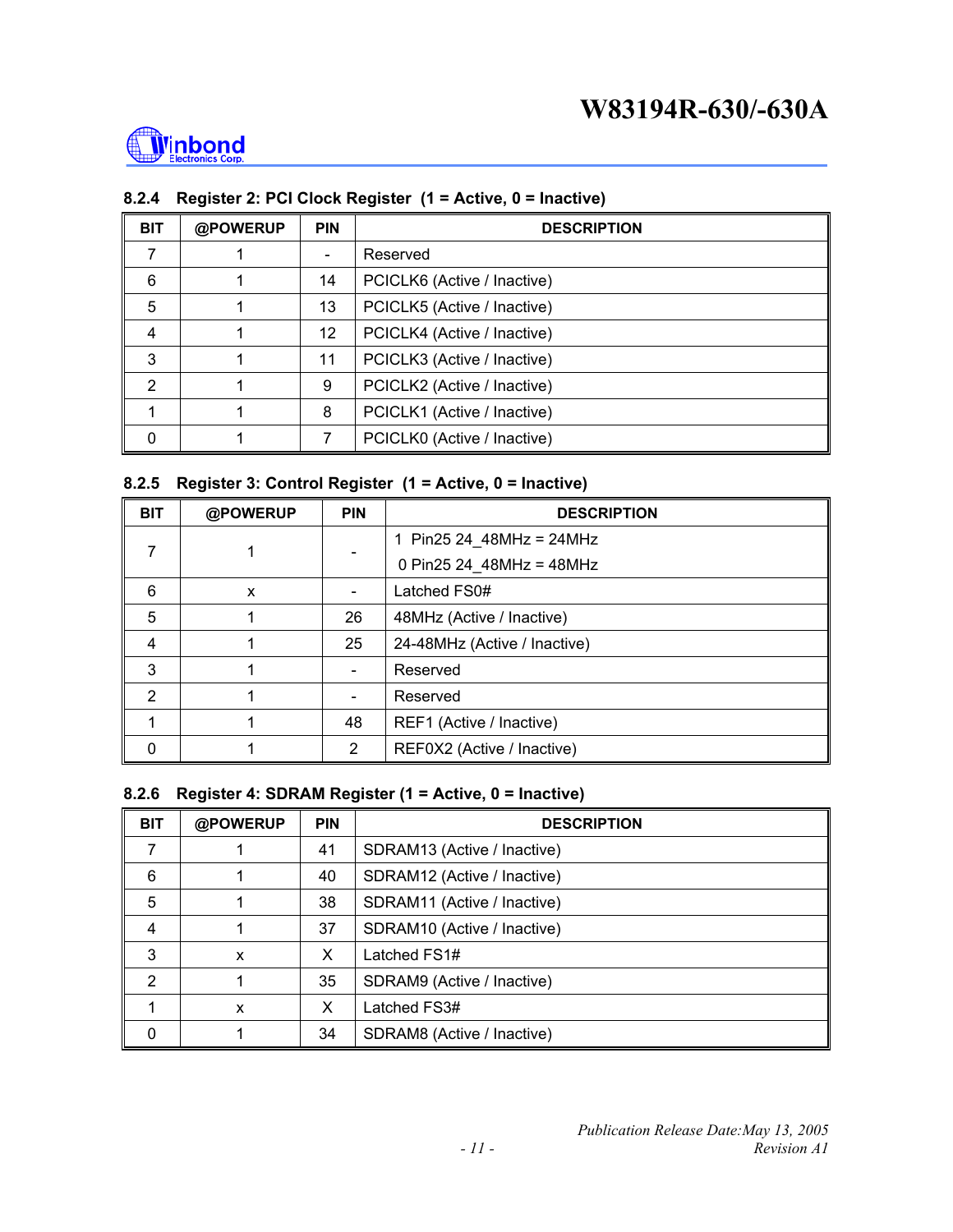

#### **8.2.7 Register 5: SDRAM Register(1 = Active, 0 = Inactive)**

| <b>BIT</b>    | @POWERUP | <b>PIN</b> | <b>DESCRIPTION</b>         |  |
|---------------|----------|------------|----------------------------|--|
|               |          | 32         | SDRAM7 (Active / Inactive) |  |
| 6             |          | 31         | SDRAM6 (Active / Inactive) |  |
| 5             |          | 29         | SDRAM5 (Active / Inactive) |  |
| 4             |          | 28         | SDRAM4 (Active / Inactive) |  |
| 3             |          | 21         | SDRAM3 (Active / Inactive) |  |
| $\mathcal{P}$ |          | 20         | SDRAM2 (Active / Inactive) |  |
|               |          | 18         | SDRAM1 (Active / Inactive) |  |
| 0             |          | 17         | SDRAM0 (Active / Inactive) |  |

## **8.2.8 Register 6: Winbond Chip ID Register (Read Only)**

| <b>BIT</b> | @POWERUP | <b>PIN</b> | <b>DESCRIPTION</b> |  |
|------------|----------|------------|--------------------|--|
|            | 0        |            | Winbond Chip ID    |  |
| 6          |          |            | Winbond Chip ID    |  |
| 5          | 0        |            | Winbond Chip ID    |  |
| 4          |          |            | Winbond Chip ID    |  |
| 3          |          |            | Winbond Chip ID    |  |
| 2          | 0        |            | Winbond Chip ID    |  |
|            | 0        |            | Winbond Chip ID    |  |
|            |          |            | Winbond Chip ID    |  |

#### **9. ORDERING INFORMATION**

| <b>PART NUMBER</b> | <b>PACKAGE TYPE</b> | <b>PRODUCTION FLOW</b>                        |
|--------------------|---------------------|-----------------------------------------------|
| W83194R-630A       | 48 PIN SSOP         | Commercial, $0^{\circ}$ C to +70 $^{\circ}$ C |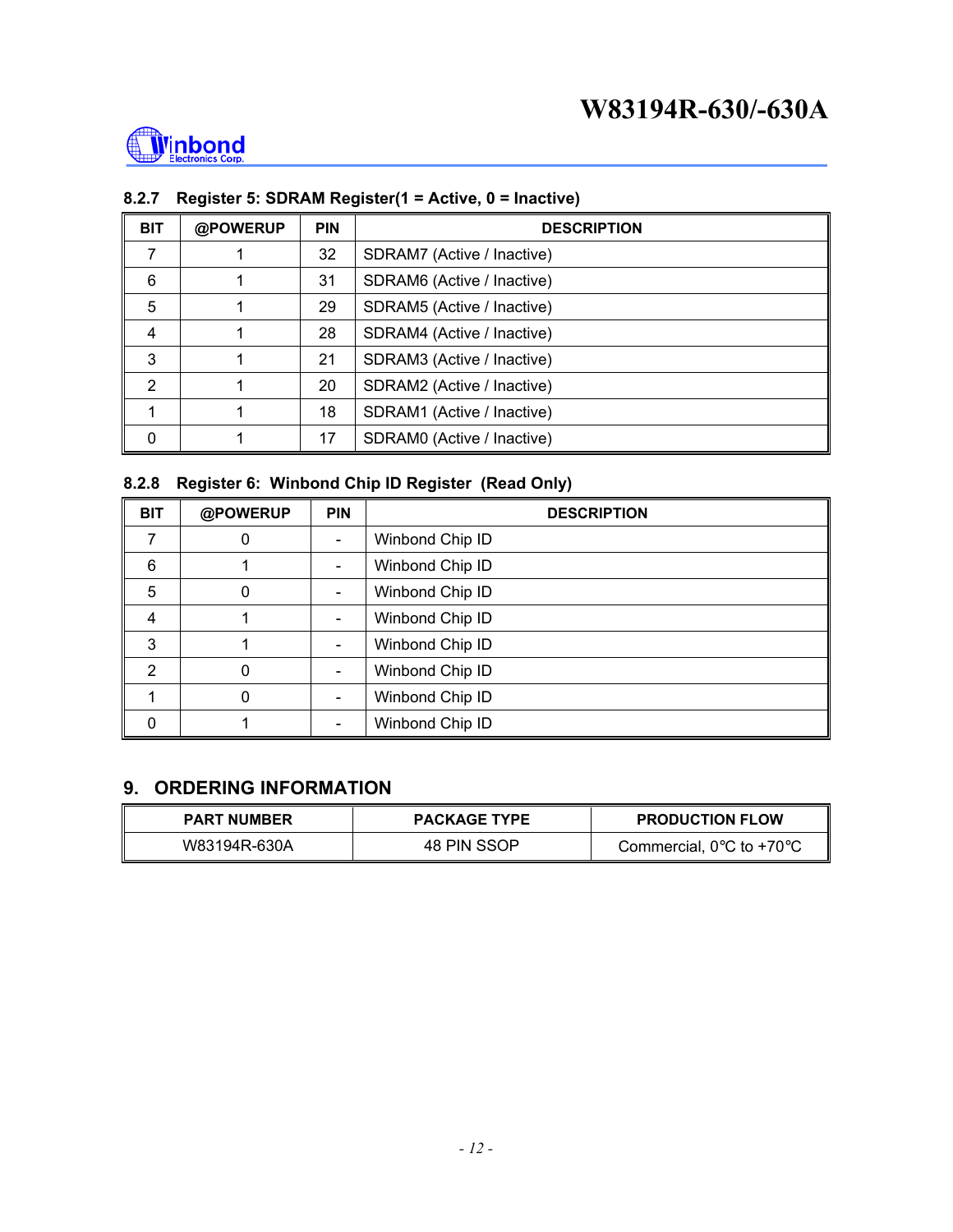## **W83194R-630/-630A**



### **10. HOW TO READ THE TOP MARKING**



**All the trade marks of products and companies mentioned in this data sheet belong to their respective owners**.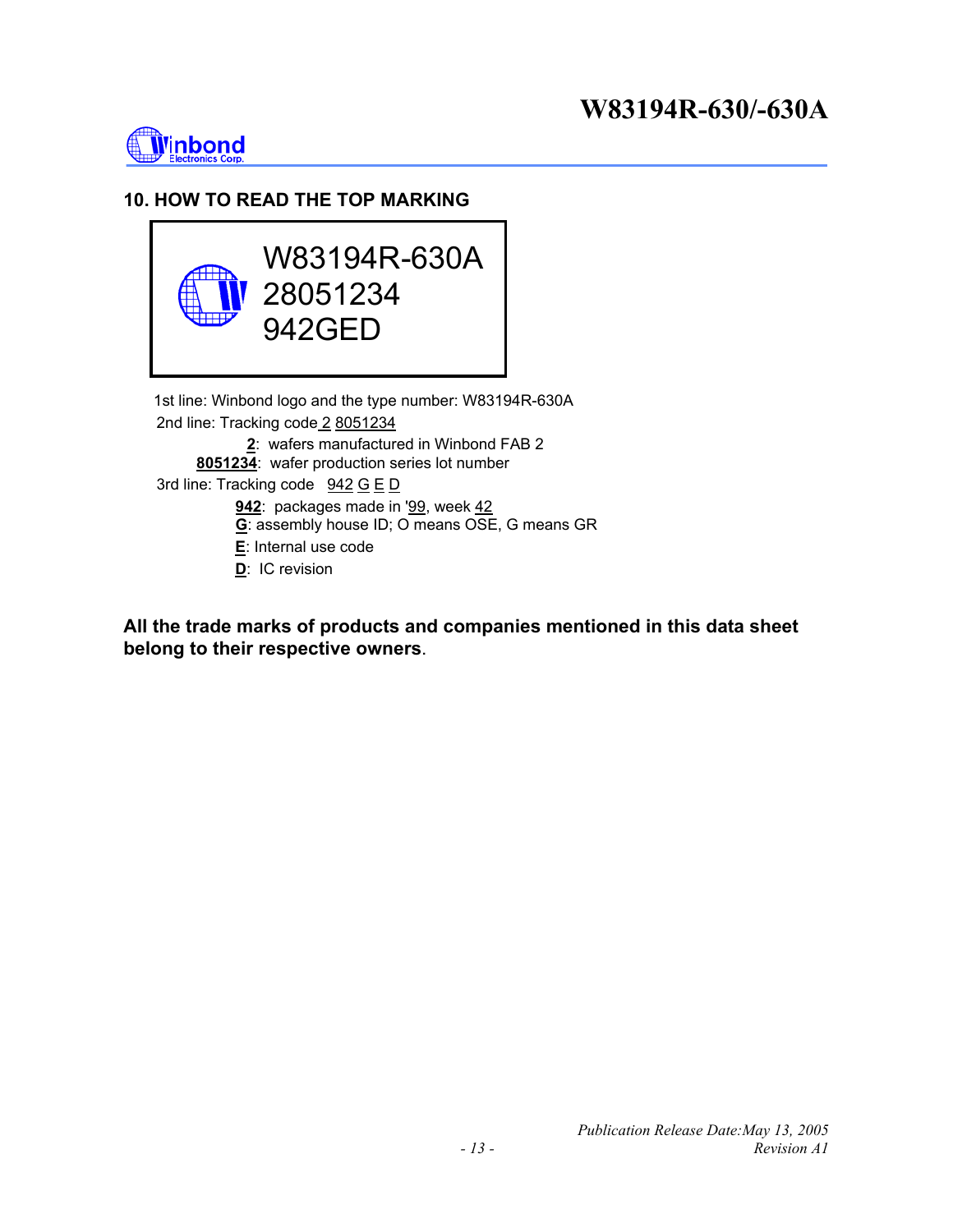

## **11. PACKAGE DRAWING AND DIMENSIONS**